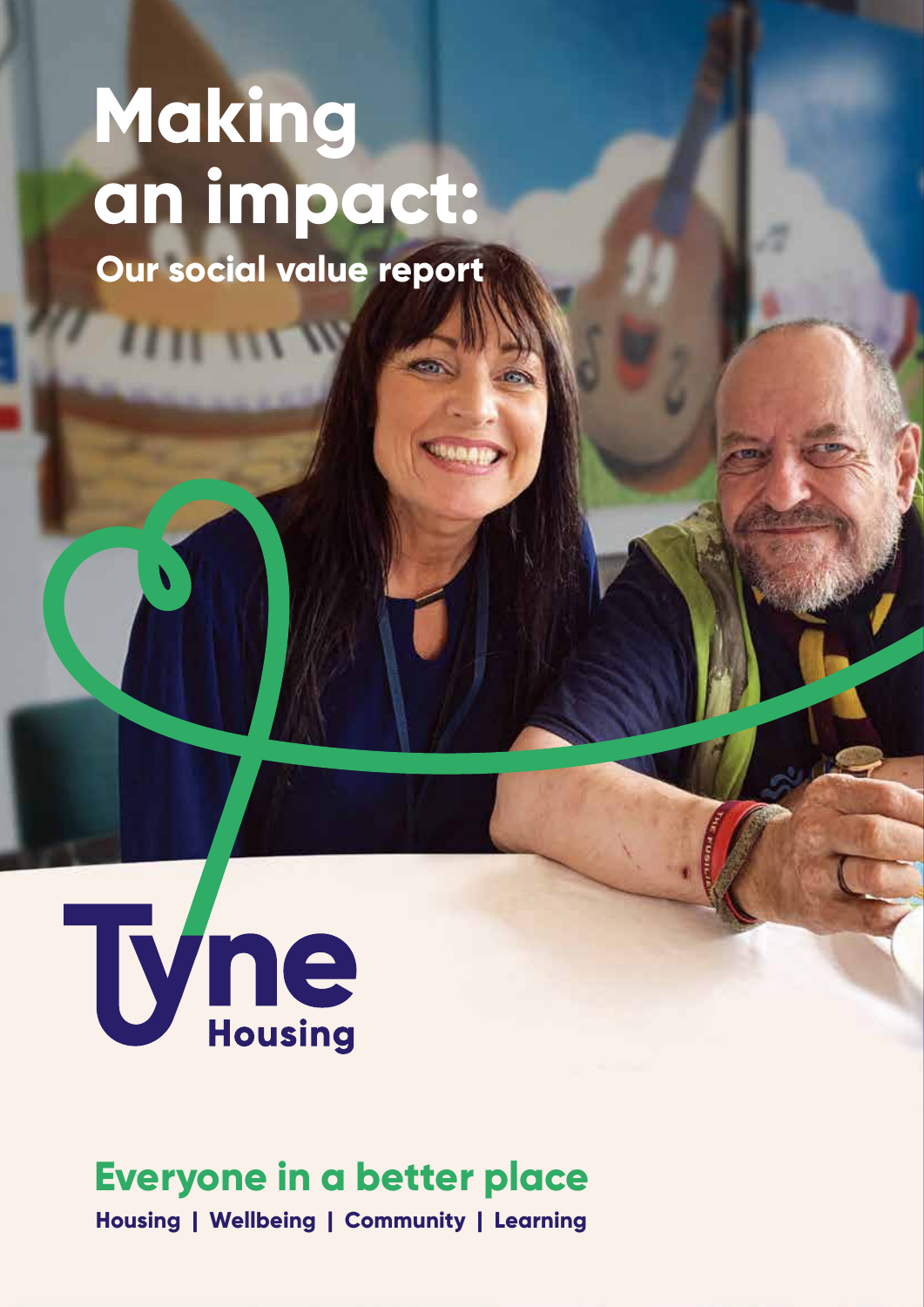## **Contents**

### **We believe everyone should have the opportunity to get to a better place. Since 1973 we've been there for those who need us.**

This report is a summary outline of a larger more in-depth independent study we carried out using data from 2017/18 and interviews with key individuals across 2018/19 to understand the impact of the work we do and the value we create for our communities.

### **About the evaluators**

Established in 2005, Helmepark Ltd has a long and successful track record of supporting public service commissioners and deliverers in relation to performance management and improvement. Helme Park have particular expertise and experience in the social housing sector. For further information on the work of Helmepark Ltd, please contact Simon Penhall, Managing Director at **simon.penhall@helmepark.co.uk**



If you'd like to find out more about how we commissioned this work and the methodology used to produce the findings, you can read the report in full on our website **tynehousing.org.uk** 

| <b>Introduction</b>            | 3  |
|--------------------------------|----|
| Who we are                     | 4  |
| <b>The Joseph Cowen Centre</b> | 6  |
| <b>Byker Bridge House</b>      | 8  |
| <b>Supported housing</b>       | 10 |
| <b>Westbridge</b>              | 12 |
| <b>Ouseburn Farm</b>           | 14 |
| <b>Our learning</b>            | 16 |
| The values we live by          | 18 |

## **Introduction from Steve McKinlay, CEO**



**It's a great privilege to lead an organisation like Tyne. The work we do for vulnerable people and for our community is so important and I'm incredibly pleased to see the publication of this report which will allow us to communicate and quantify our impact as well as providing a greater steer for investment going forward.**

Our work is far-reaching and varied, we stand by and support people who many agencies struggle to engage with, focusing on building their strengths to help them take ownership of the challenges ahead. The unique range of services we provide means we're constantly learning and evolving, ensuring we're engaging with models and theories that truly work.

Our accomodation offer is housing-led, which means we use the offer of safe, supportive housing as a foundation for individual growth. We add a richness to that offer, from harm reduction and health support to engagement in wellbeing, employment and volunteering. We believe we play a vital role in the community and know we need to communicate that role more effectively. Every outcome which is analysed in this report is owed to the courage of people who acknowledge they need support, and the dedication and commitment of others to help them take steps towards a better place.

It was important to us that when setting out to complete this work we produced a report with integrity and used the process as a genuine attempt to understand our own impact and look at where we can develop and improve going forward. That's why we engaged with external, independent evaluators who led the research, using a clear and validated methodology which sits behind the figures shown. The findings presented are very conservative, accounting for 'deadweights' and 'attribution' in the calculations, avoiding any inflation or miscommunication of results.

This approach means we've been able to identify where the real need is and build a response to that, producing a clear action plan for future investment. For instance, thanks to the findings shown in this report, our latest strategic goals incorporate much of the learning about the importance of health advice and meaningful activity to people experiencing homelessness and also the need to provide more support to people to progress beyond our own support services and into affordable homes.

We've also learnt a great deal about measuring success, and our investment plans include our capability to capture and report data which makes sense to a range of stakeholders. This report captures our impact at a population level, but of course, what sets Tyne apart is our focus on each individual person we support, helping them to get to a better place.

This report is dedicated to our amazing team of staff and volunteers, who show great determination to help others, and the resilience of the wonderful people who come to us for help.



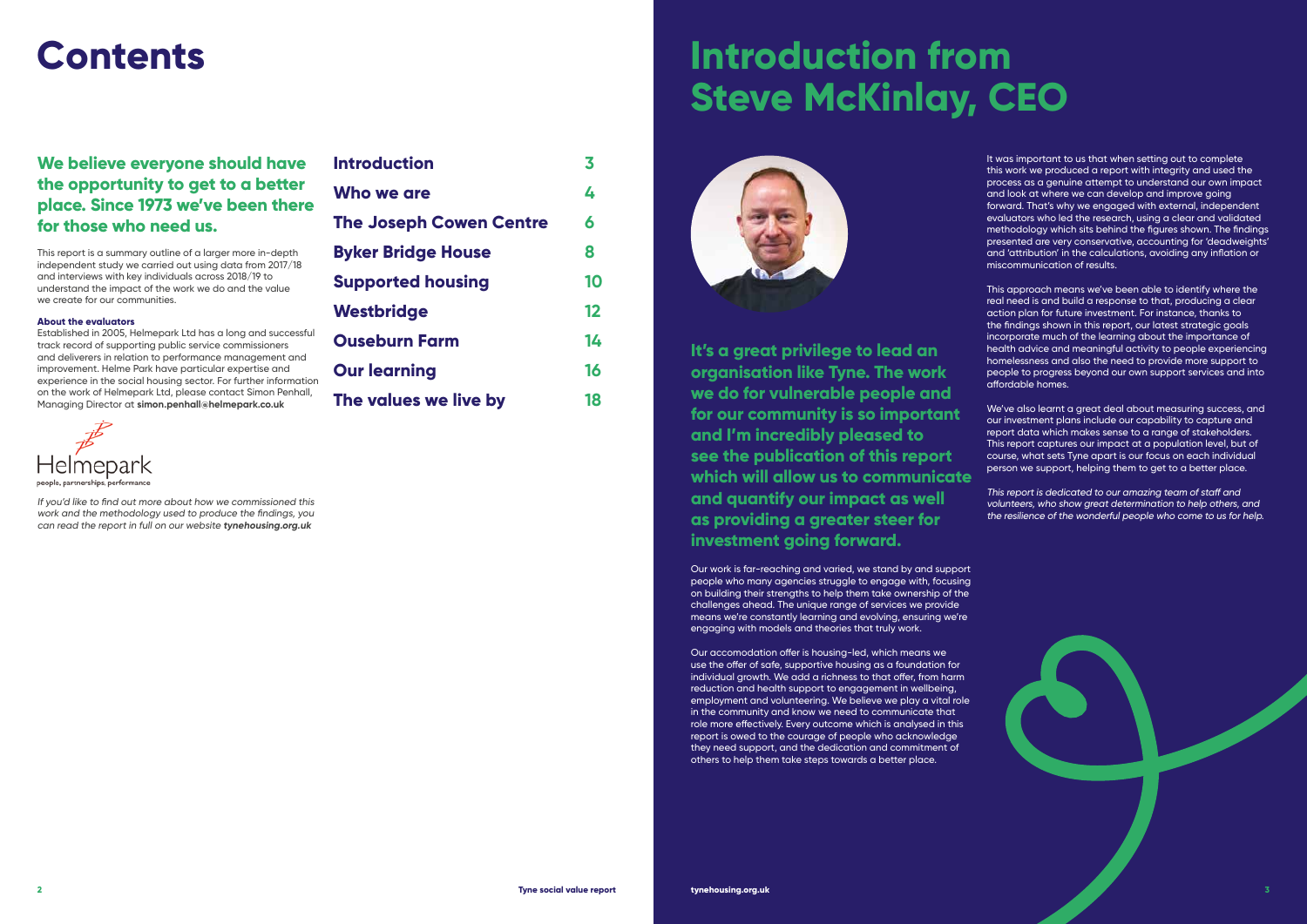Our commitment to working with local staff and suppliers means that each year **our work recycles an additional £1.5 million into the local economy.**



**Every £1** that comes into our organisation **generates an additional 53p spending in the local economy.**

### **Rooted in the North East**

We're focused on **investing in our people and our communities** to create more opportunity here in the North East.

### **Who we are**

# We're here to help get **people to a better place.**

**Since 1973, Tyne has stood by the North East's most vulnerable people. Through our housing, support, healthcare, training and investment in communities, we help get people to a better place.**

### **What we do**

In 2017/18 we supported over a thousand people living within the region, working to tackle some of society's most pressing challenges around homelessness, isolation, addiction, mental health and more. We do it because we believe in people and we see potential in every person.





The overall **social return on investment** for Tyne services is **£2.76 for every £1.**

### **£1.5 million**

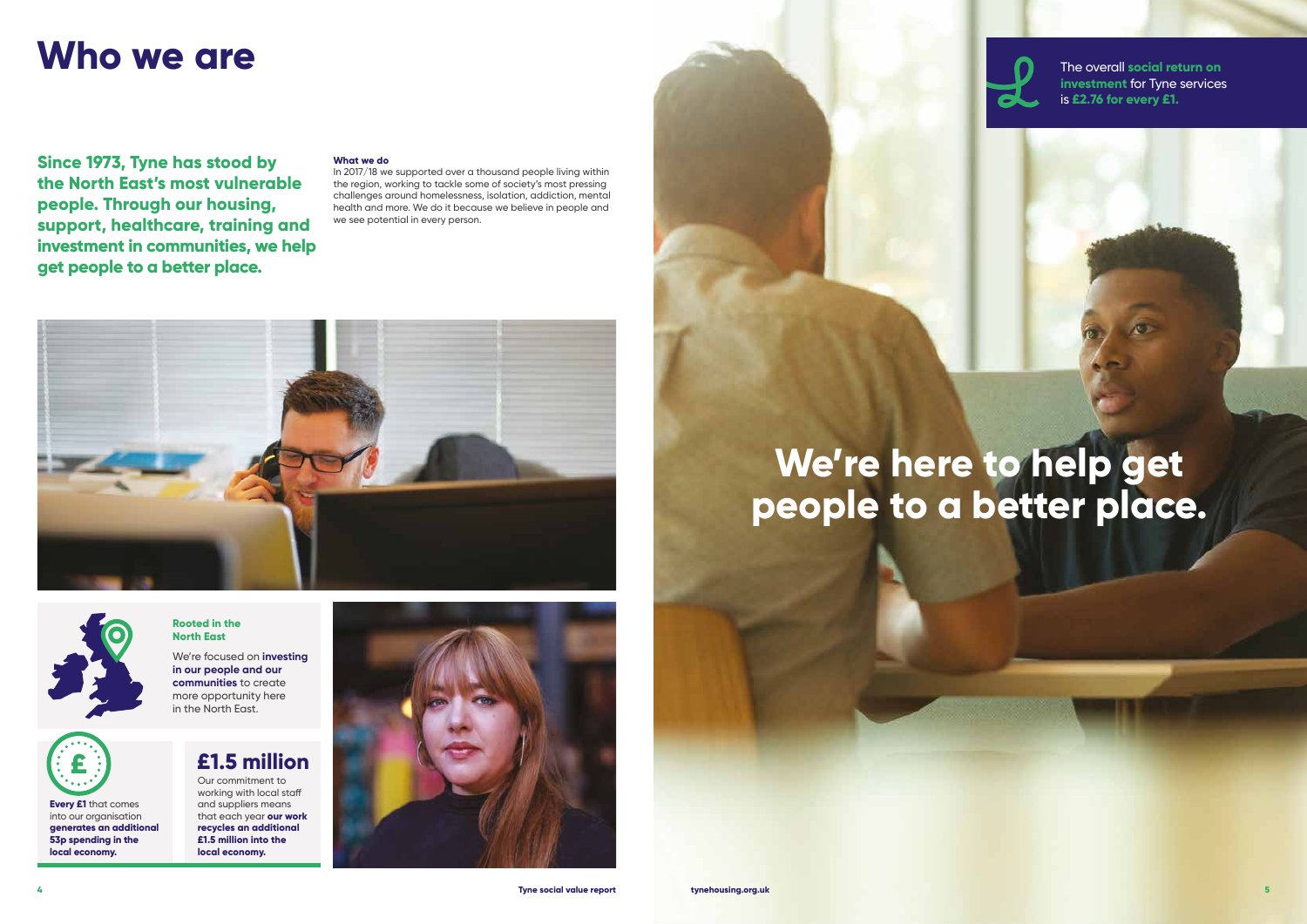# **The Joseph Cowen Centre**

**Tyne took over the ownership and management of The Joseph Cowen Centre in 1996, it's run in partnership with Newcastle Gateshead CCG and Newcastle City Council.**

The Centre exists to ensure people who are experiencing homelessness or who are not registered with a GP can have access to primary healthcare and support services. Today, the Joseph Cowen Centre provides a drop-in facility where visitors are able to get housing advice, welfare and benefits support, alongside primary health care and wellbeing services. The Centre also offers refreshments, food bank vouchers, bathing facilities,clothing, and a harm reduction service.

Centre Visitors **Visitors Centre Visitors Centre Visitors Come to 6,845 Centre with a ra** the Joseph Cowen Centre with a range of complex needs and difficulties. The **most common** are **struggles with drug abuse, alcohol abuse and mental health issues.**

 **"The Joseph Cowen Centre gives me more confidence to get through the day and they help me a lot. Without them, it would be a struggle to just get through the week."**

**The Joseph Cowen** 

During 2017/18 the centre was **visited 6,845** times by **667 individuals.**

The most highly utilised service at the Joseph Cowen Centre is the advice and support available. This is most commonly accessed for **housing and benefits advice, substance misuse support** and the **needle exchange service.**

Since attending the Joseph Cowen Centre, **54%** of visitors have been **referred to benefits advice, 43% to a GP**, and **39%** were referred to the **Housing Advice Centre.**

said that if the Joseph Cowen Centre didn't exist they would either **not get help elsewhere** or would find it difficult to do so.



$$
75\% \downarrow
$$

said they've **reduced** the amount or **frequency** of their drug/alcohol use.

### **66%**

feel the **harm** they experience **from their drug/alcohol use has reduced.**

### **50% ?**

feel their **quality of life has improved** since visiting the centre.

**71%**

said their **mental wellbeing** has **improved** since visiting the centre.



**59%** said the housing **advice** they've received at the Joseph Cowen Centre has helped them towards **finding somewhere to live.**



said the **support** in managing money and tenancy advice has **enabled them to stay in their current home.**



The social return on investment (SROI) calculation shows that **every £1 invested** into the Joseph Cowen Centre **creates £11.28 in social value.**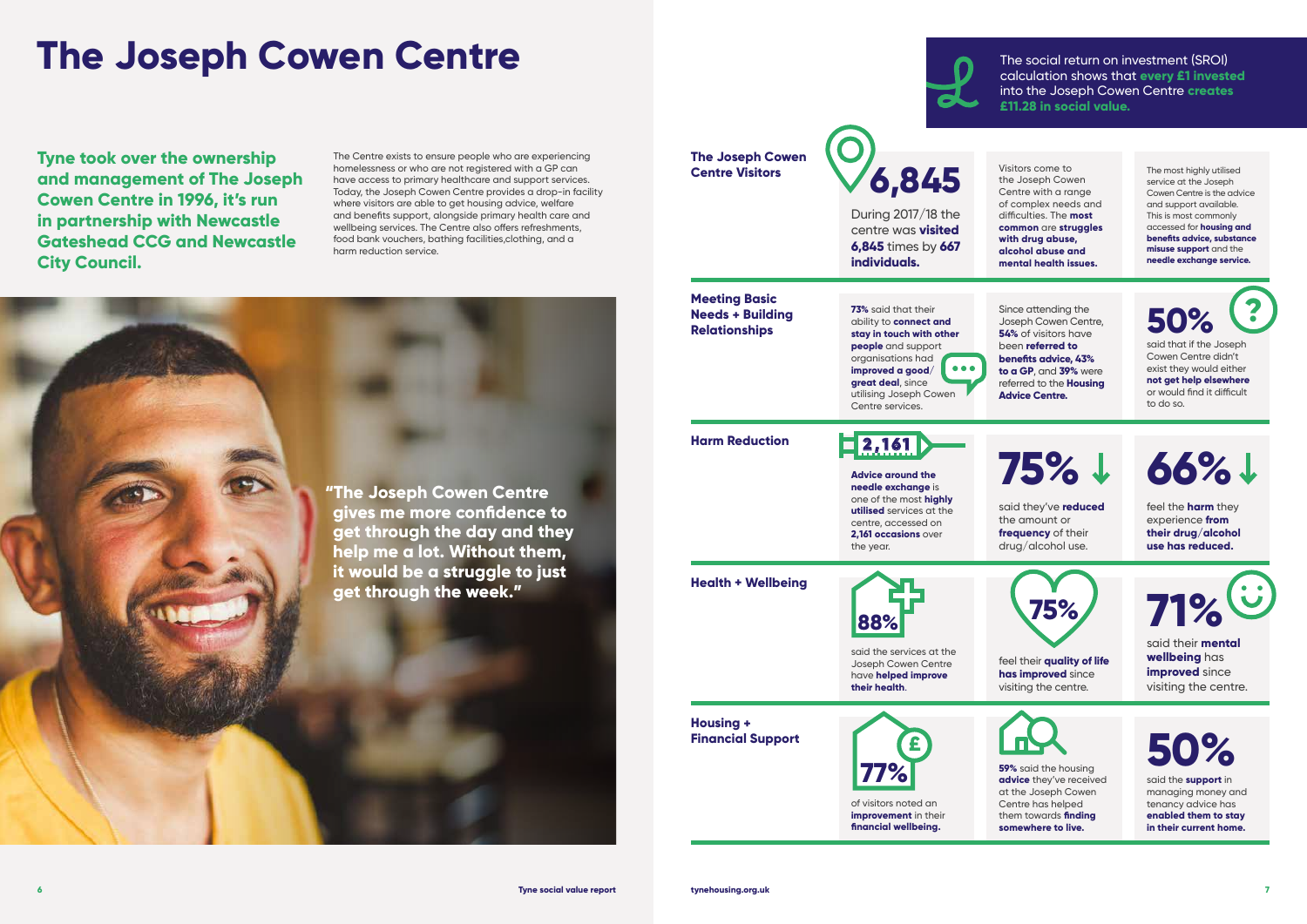# **Byker Bridge House**

**Byker Bridge House was set up in 1995 to provide a centrally located service that can offer emergency bed spaces to adults facing homelessness across the city.** 

The building has since been redeveloped to provide 31 short-term beds, staffed 24-hours a day by a team of specialist housing and support workers. People who come to Byker Bridge House tend to be at crisis point and are referred to us from services such as prison, probation or hospital via Newcastle City Council's Housing Advice Centre. Residents are often experiencing complex issues relating to drug and alcohol abuse, mental health issues and anti-social behaviour. Byker Bridge House exists to provide people with safety and security with a roof over their heads and access to food and drink, warmth and rest.

> A **quarter** feel there has been an **improvement in their overall health and wellbeing.**

**Byker Bridge Residents**



**people stayed** at Byker Bridge House. The survey showed that residents of Byker Bridge House tend to be **high users of public services** (emergency health, drug/alcohol, police, probation, prison).

**The primary presenting problems** for Byker Bridge House residents were mainly struggles with **drug or alcohol misuse (64%)**, **difficulty with their mental health (26%)** or **their offending background (10%).\***

**Safety + Stability**

♣≎≎

**38% of residents** move from feeling unsafe at their previous accommodation to **feeling safe in Byker Bridge House.**

**Two-thirds** of residents **feel confidence and trust** in the staff at Byker Bridge House.

# **AAA**

During 2017/18 **189 189**

**Building Strengths + Moving Forwards**

**One third** report an improvement in their **skills** for moving towards

independent living.

**Three quarters** feel they are now able to manage day-to-day tasks and activities.

**44%**

of residents **moved into more permanent accommodation** thanks to the support from staff at Byker Bridge House.



Before coming to Byker Bridge House

were **in insecure housing** or were **rough sleeping.**

were in **custody** or in **Approved Premises.**

### $\bullet$

were in other **separate supported schemes**  and **hospital.\***

\*Data based on a census snapshot on 31 March 2019.

**43% 29% 28%** 

 **"It makes a big difference having a roof over your head, being safe and warm, and having support."**

> The average length of stay for Byker Bridge House residents is



The social return on investment (SROI) calculation shows that every **£1 invested** into Byker Bridge House **creates £2.45 in social value.**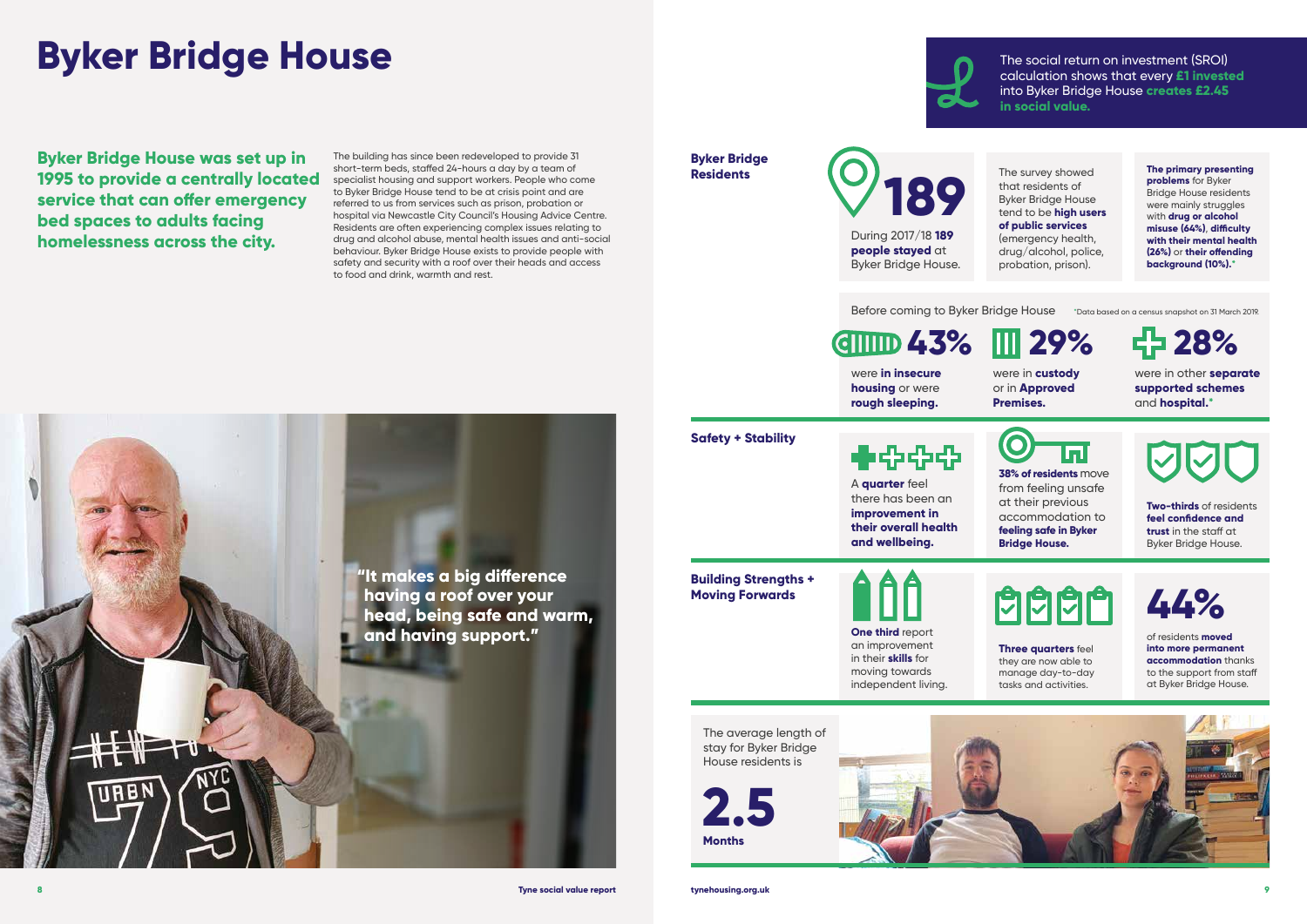

of residents now **take part in leisure activities.**

the **average cost per person** in regards to contact with police/ criminal justice is **£13,077 less for Supported residents.\***

**£**

# **Supported housing**

**Tyne provides supported housing to vulnerable adults across Tyneside. We have 313 bedspaces made up of shared houses, smaller shared flats and self-contained flats.**

Our supported housing model is designed to focus on each individual's personal strengths and needs, meeting them where they are, building a trusting relationship and working together in partnership to get to a better place.

Based on new residents housed with Tyne during  $2017 - 18$ :

All residents are matched with a **dedicated support worker & personalised support plan** throughout their stay with Tyne. **Progressive Support All residents are 35%** 

The majority of people who live with us at Tyne have experienced complex issues in their lives and often come to us after being excluded from other housing options due to their lifestyle, offending history or their difficulties in managing finances. Most residents have experienced periods of homelessness or unstable housing and struggle with multiple social and health issues relating to addiction and mental wellbeing.

### **Who Lives With Us**

A snapshot taken on 31 March 2019 showed us that the primary presenting problems for supported housing residents were mainly **struggles** with their **mental health (35%)** or difficulty with **drug or alcohol misuse (28%).**

Over **one quarter** have an offending background or have been in prison.

**EA88** 

**Safety, Security +** 



at their previous accommodation to **feeling safe in their Tyne home.**

Almost **all residents** are now **registered with a local GP.**

**Connecting with** 



of those that have been identified as **needing mental health support** are now **registered with services.** **69%** of people who are struggling with drug or alcohol misuse **are receiving treatment or are registered with relevant support services.**

Almost **all residents Financial Stability** An average increase are **helped by their Support Worker** in their Housing Benefit claim and **financial management.**



### of **£4,000** in **personal welfare payments**

is achieved per year for residents who are helped to claim the benefits to which they are eligible.

A **third** of residents report an **improvement in their skills** for **budgeting and managing money.**



Tyne's supported residents are much less likely to use expensive blue-light health services and are found to commit less crime, being four times **less likely to have contact with police, probation and prison services.\***



### **Wider Impact**

The **annual healthcare costs** for a Tyne supported resident are **£6,900 lower than the average for a homeless individual.\*\***

Within 2018/19 **28% of supported housing residents** had a **positive move-on** into one of Tyne's lower-supported accommodation types such as a smaller shared flat or the Beavans/Farm View developments.

### **Moving Forward**

**Over a third of residents** who left Tyne accommodation were **supported into independent living** such as a general needs tenancy with a social

landlord or privately rented accommodation. The **cost saving** from someone moving from supported accommodation into a socially rented property is **£7,790 per year.**\*

\* In comparison to a recently homeless group.

\*\*Based on reduced costs to NHS primary and secondary care, plus drug and alcohol services.

\*Based on the difference in cost per night of Tyne Supported Housing compared to average local rents for Local Authority social housing.









### The social return on investment (SROI) calculation shows that **every £1 invested** into Tyne's Supported Housing **creates £2.38 in social value.**



**12%**





**50%** were aged between **26 - 59**

**38%** were **over 60**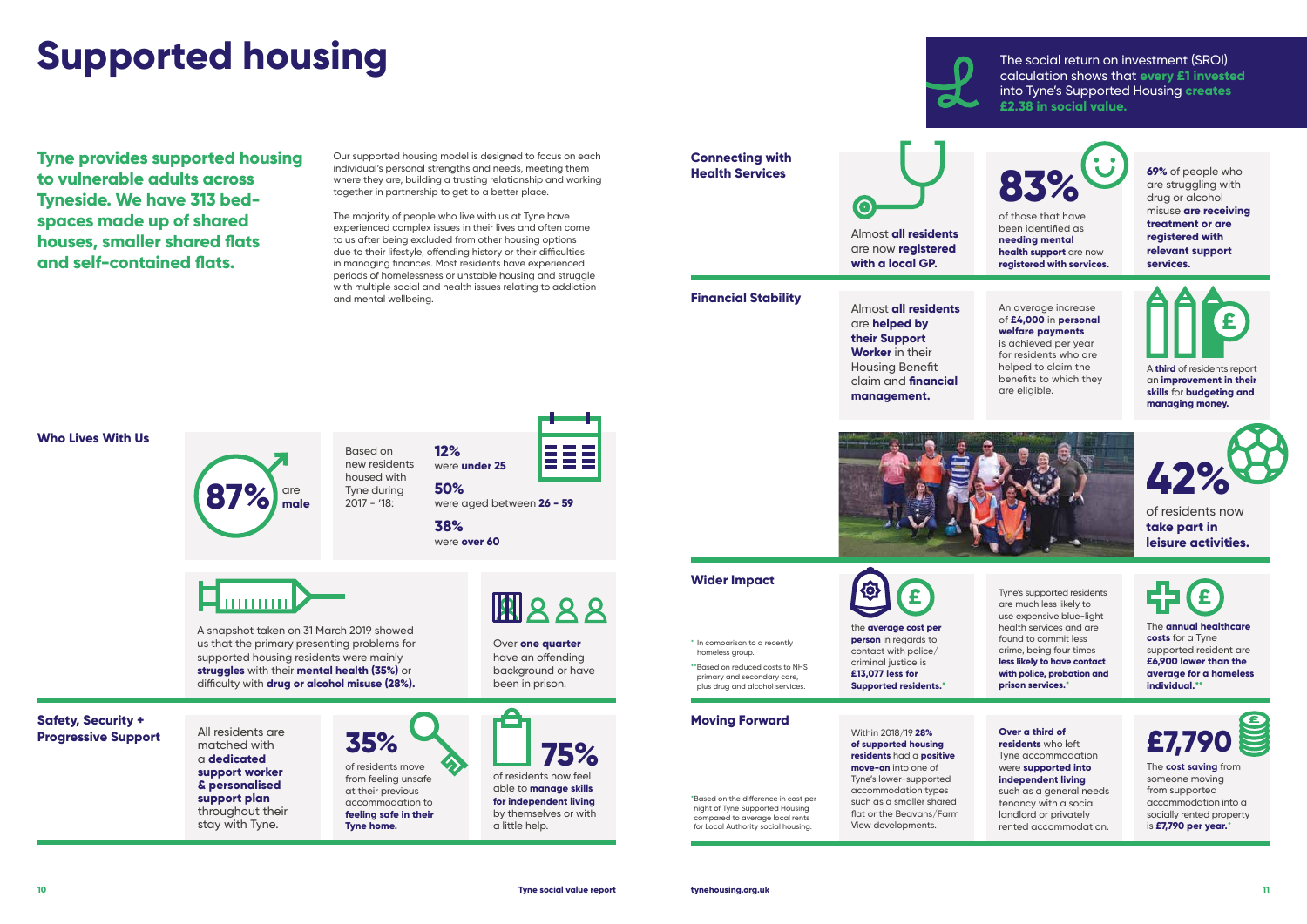## **Westbridge Mental Health Resettlement Service**

**In 2002 Northumberland and Tyne and Wear NHS Foundation Trust approached us to support them in the development of a brand-new project after it was recognised that there was a crucial need for supported accommodation designed specifically for people with mental health issues leaving a secure or semi-secure setting.**



Westbridge Mental Health resettlement service is a unique partnership between ourselves and Northumberland and Tyne and Wear NHS Foundation Trust. It provides specialist residential and clinical support for up to 12 adults who have been discharged from secure mental health hospitals, or prison

The service is **staffed 24/7** by a team of **specialist support workers**, housing workers and the community mental health team.

# **83%**

**Over half of residents**  report **an improvement in how good they feel about themselves** along with feeling a **stronger sense of hope** since moving into Westbridge. **+ Resilience b 50%**<br>**50% how good they feel 50%** 

of **residents** reported an **improvement in how safe they feel** since the start of their stay at Westbridge.

All Westbridge residents are provided with a **specialist support plan** to help establish **stability** during their stay.

as help and guidance to get back on track with day-to-day tasks such as shopping and preparing meals.

**Westbridge** Westbridge residents have **high levels of participation in meaningful activities**, such as volunteering, learning, hobbies and physical activity.



On average an increase of **£11,500 is achieved per year** for residents who have been **supported in setting up their housing benefit claim**  alongside additional claims relating to their health or disability.

All residents are supported **to engage and connect with community-based** health and social care activity.

**Connecting with** 



**residents are now registered with a GP** and have had **O** contact with them within the last three months.

**42% of residents** at Westbridge feel they are **encouraged to have an equal say in their care.**



 $\mathbf{G}$ <u>်ပ</u>

**supported with setting up and securing their finances** as well **£**

**Personal Strengths** 

of residents feel they are **now able to better understand their own mental health** and how to manage it.

**Two-thirds of residents**  now feel better able

to **connect and stay in contact with important people in their lives.**

**Social trust** for Westbridge residents shows a **significant improvement. Starting at 3.6 out of 10** at the start of their stay and **increasing to 6 out of 10.**

**Life Beyond** 

Over the last five years **83% of residents** have had **a positive move on to supported or independent living** in the community.

# **42%**



### with the aim to help integration back into the community.<br>Westbridge has **14 single beds, 12 full time and 2 in-reach beds** for gradual integration. **Living at Westbridge Personal + Financial Stability All residents are all residents are all residents are all residents are all residents are all residents are all residents.**

An assessment of the financial impact of Westbridge on the health service shows that it creates **opportunity cost savings of £1.13 million per year.\***

\*Compared to residents remaining in a secure mental health unit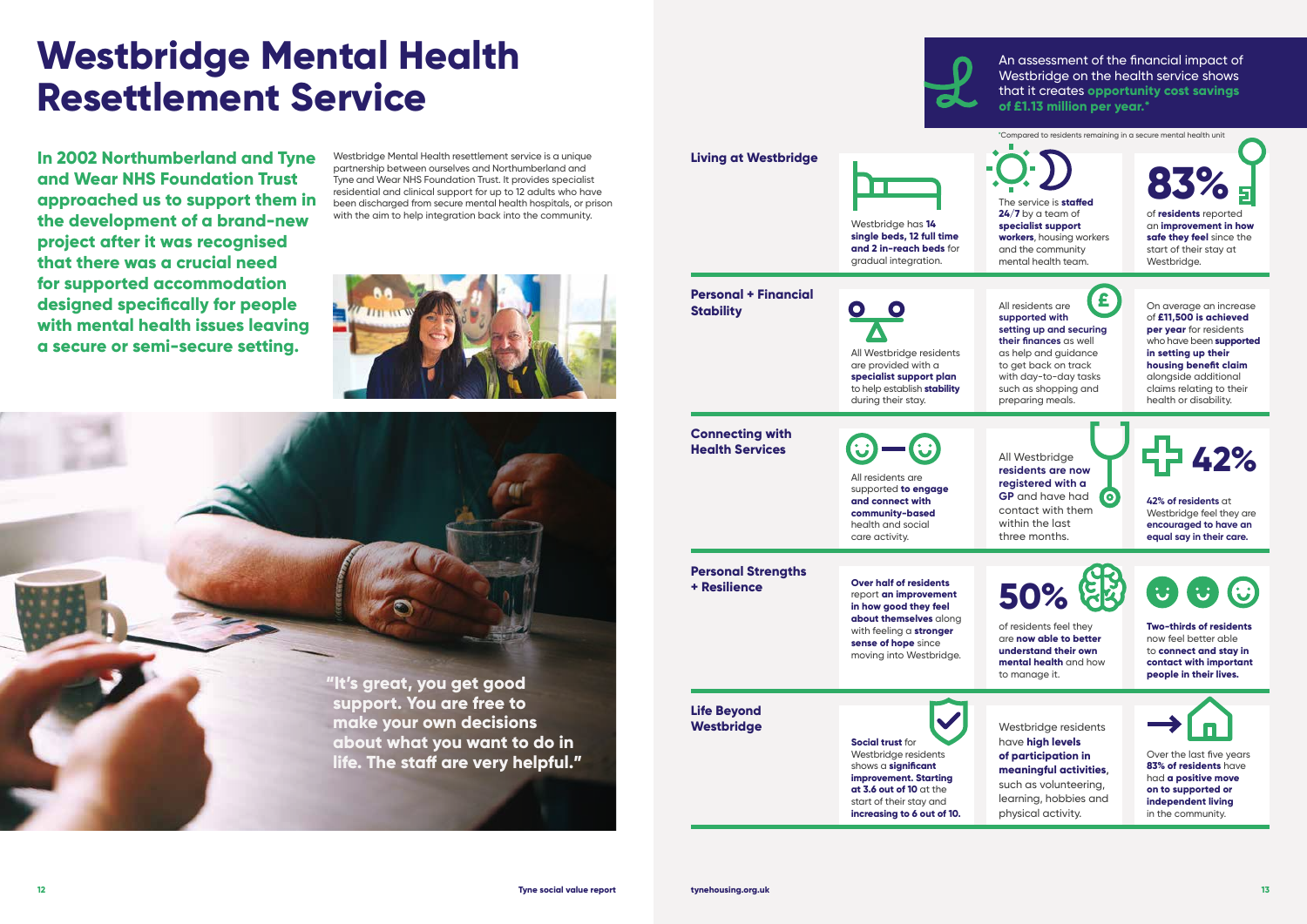## **Ouseburn Farm**

**In 1976, a group of Byker residents took action to develop an inner city farm on a derelict industrial site in Newcastle's Ouseburn. The goal was to provide local children and adults with access to green space and opportunity to learn new skills.**

Today, with the support and investment from Tyne, Ouseburn Farm Charity is a bustling visitor attraction, education centre and training facility in the heart of the city.

As Tyne's charitable subsidiary, Ouseburn Farm's core aim is to provide a diverse and integrated setting where adults with learning disabilities and additional needs can work alongside staff and community volunteers, gaining new skills and real-life work experience. The charity also provides a carpentry training workshop as well as a free-to-enter visitor attraction and education centre for the local community and school children.

**98%** 

of trainees feel the **opportunity to do more things they enjoy** has got **'better'** or **'much better.'**

**Trainees at Ouseburn Farm**



During 2017/18 **the Farm supported 45 trainees** with learning disabilities and additional needs.

On average, trainees attend the Farm twice a week. **75% of trainees have been coming to the Farm for more than a year.**

Trainees at the Farm are aged between

**16 to 79 years old.**

**A Place for Growing**



report their **ability to relate to other people has improved** and say they now **feel included** and not isolated or alone.



said their **confidence and willingness to try new things has improved.**

**Impacts More than the Individuals 29%** of **adult trainees** 

**live at home** and are cared for by their parents, the remaining **71% are cared for in specialist supported housing.**

 **of parents and carers** of trainees reported  $40\%$  of parents and carers of trainees reported that they feel a **positive impact on their own lives thanks to the support at Ouseburn Farm.** This includes reducing the stress and anxiety from caring, their overall satisfaction with life, the time they have to spend on themselves and the amount of social contact they have.

of carers felt that relationships with family had improved for trainees as a result of their time spent at Ouseburn Farm.

**Life Outside the Farm**

**91%** 

of Trainees were said to have **improved their openness to connecting** with the world around them.

**Over a quarter of trainees** have taken **further steps in their learning journey,** going on to complete further formal training.



**Volunteers at Ouseburn Farm**

**registered with Ouseburn Farm**;

of these, around **14 volunteer on a regular basis.**



The social return on investment (SROI) calculation shows that **every £1 invested into the Farm's volunteering programme converts to £5.43 in social value**.**\***

In 2017/18 there were **80 volunteers 80**

\*Read more about our brilliant volunteers and the impact they make on our website at **tynehousing.org.uk**



**73%**

**45**



 **"I look forward to coming to Ouseburn Farm which gives me confidence and helps** 

**me make friends."**

The social return on investment (SROI) calculation shows that **every £1 invested**  into the Farm's trainee programme **creates £12.95 in social value.**

**14 Tyne social value report tynehousing.org.uk 15**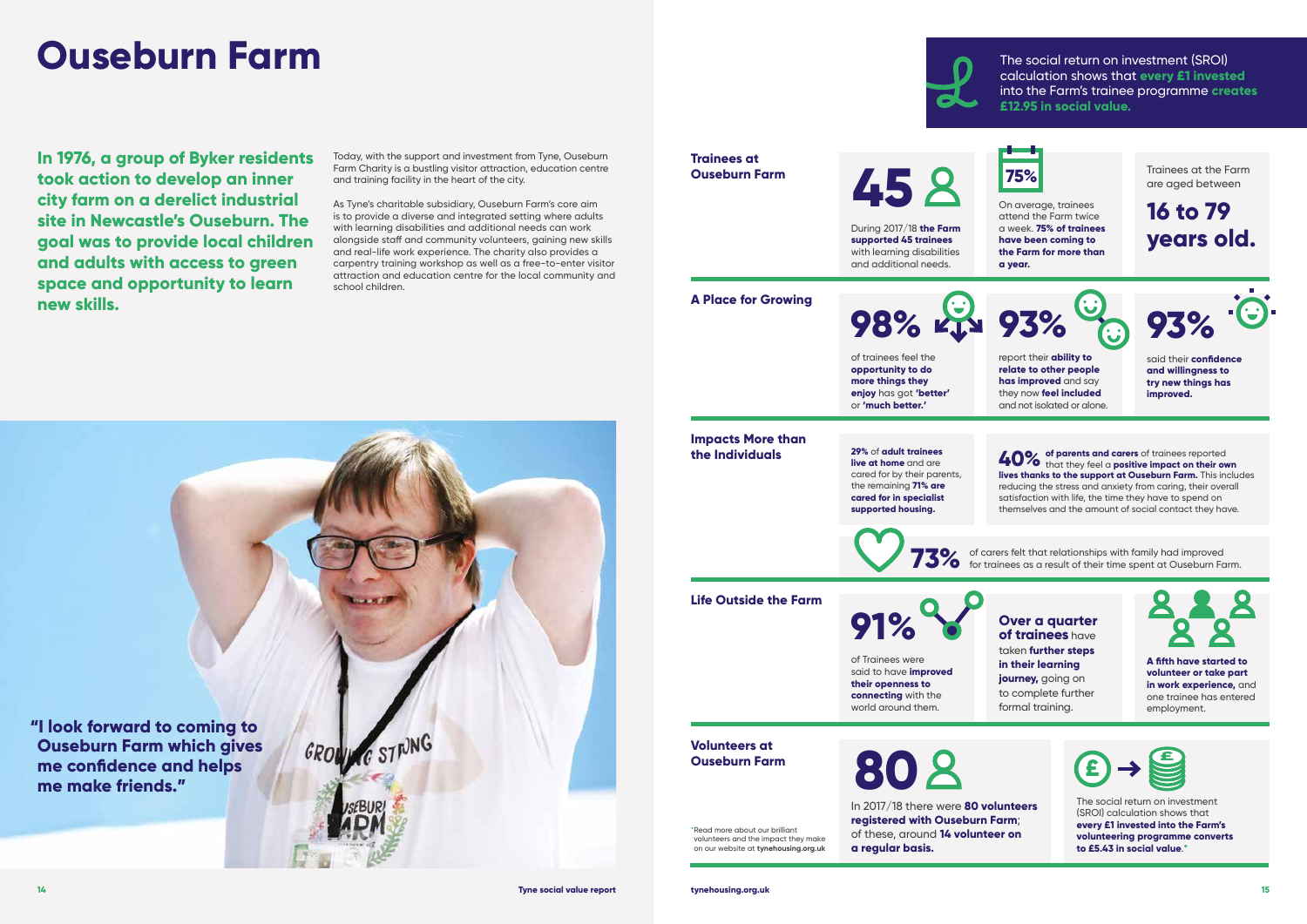## **Our learning**

**The publication of our impact report has not only enabled us to celebrate the difference we've already made, but it has helped us to reflect on the change we hope to see next, and put the foundations in place in order to make that change happen.**

This plan is a snapshot of our wider strategic plan, highlighting what we've learnt, and what we're doing to help make better progress for everyone. **Our learning Where we're taking action**



**Our support model is well developed, but our systems do not allow us to routinely gather evidence about the wider individual and social impact we make.** 

We have recruited a new Head of ICT to develop our systems so that we're better able to track and analyse the impact of all of our work going forward.

**Measures of mental wellbeing show improvement after accessing Tyne's services, but they're still below the average. Meaningful activities, such as volunteering, learning, hobbies and physical activity promote better mental wellbeing and supports recovery.**

**There's room for all people who come to Tyne for support to get involved in some form of meaningful, enriching activities and get access to wider support services.**

We've begun consultation with people who use our services in the east end of Newcastle about what is needed.

We'll invest in new provision in order to meet this need, including the redesign and update of the Joseph Cowen Centre and creating new space for better partnership work.

We'll learn from this new provision to replicate success in other areas.

We'll learn from this successful partnership and will explore further specialist accommodation that can reach a wider group, working closely with specialist agencies, integrated therapies and clinical staff.

**People using our services reported great relationships with our staff, often using words such as trust, safety, stability and security. The benefits are most keenly felt at the start of someone's engagement with Tyne.**

We've developed a partnership with Homes England where we'll be jointly investing in affordable accommodation and employment support.

We've appointed a full time Employment Coach who'll work closely with residents in supported accommodation to support them into work and training opportunities.

We will champion the importance of storytelling through our work, to not only advocate for those we work with but to educate and inspire the wider community to understand the real issues and engage with solutions.

**The people who come to Tyne for support can have a range of complex long-standing challenges that extend beyond 'traditional' housing related support, and their needs often fluctuate, rather than a simplistic linear progression from chaos to stability.**

**Complex needs require a range of bespoke accommodation and flexible support models to be available.**

We're reviewing our own support model to ensure we provide the best support and we will continue to invest in training around psychologically informed environments and trauma informed care and embed best practice throughout our work.

We're assessing our investment plans to ensure our accommodation offer continues to meet needs now and into the future.

**Our unique partnership project with Northumberland and Tyne and Wear NHS Foundation Trust is very effective, the model of combining housing support alongside specialist clinical support is driving greater positive outcomes.**

**Volunteering is a valuable way of supporting people to gain skills and confidence towards employment. It also helps people feel more connected to their community, less isolated with benefits to their general wellbeing.**

We'll recruit a Volunteer coordinator to be based at Ouseburn Farm, but work across the wider organisation to increase our volunteer offer and ability to support our dedicated volunteers.

**Our experience and position in the region means we are able to, and committed to, playing a key part in preventing homelessness.**

We'll invest time and resource in analysing our data to identify where we can play a greater role in supporting people before they are in crisis and to prevent people losing their homes.

**Statistical information provides an excellent indicator of our impact at a population level, but our case studies bring a different depth to our understanding of these complex issues within society.**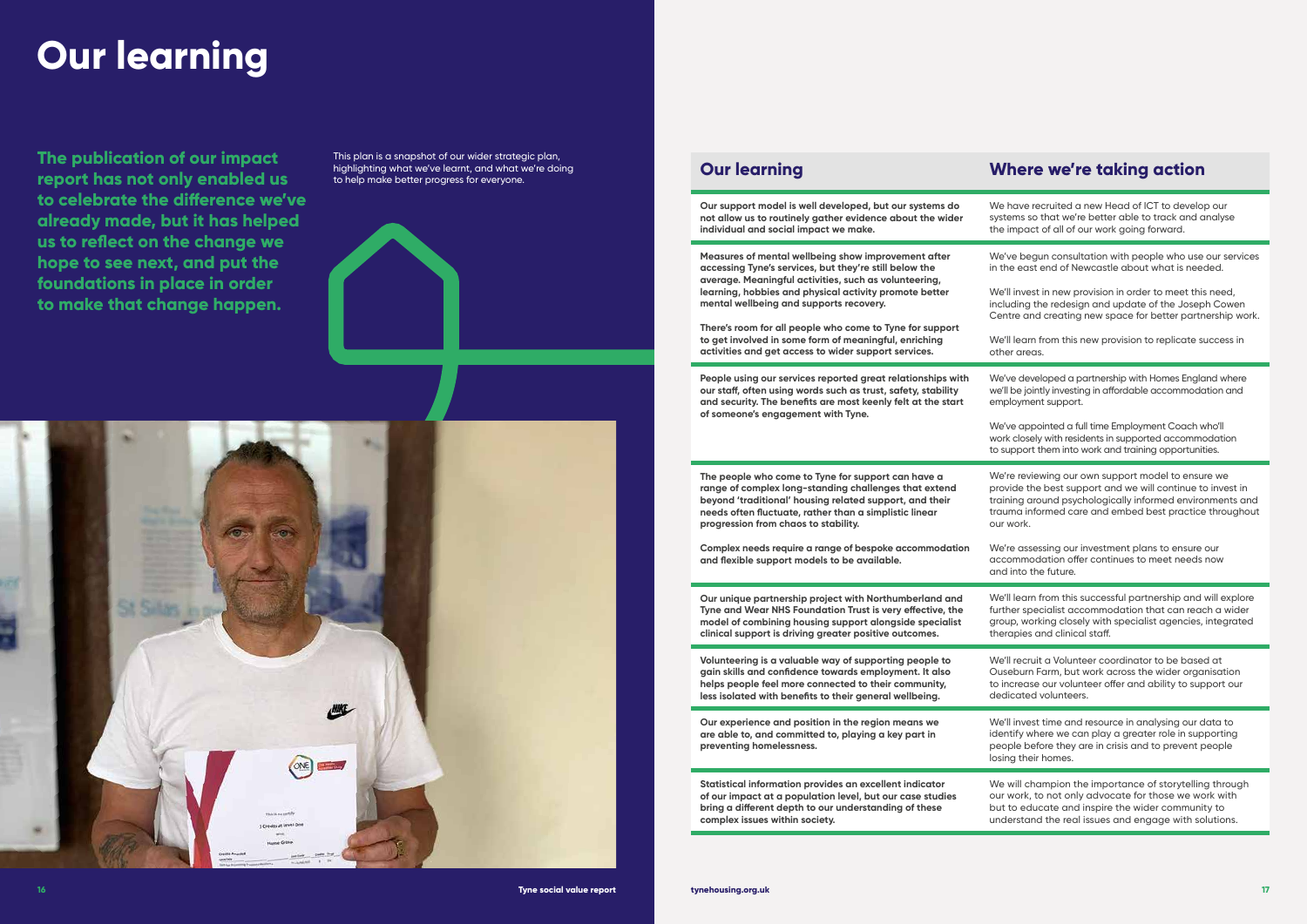Read more on our impact at **tynehousing.org.uk**

Design by Altogether

Tyne Housing Association is a registered society under the Co-operative and Community Benefit Societies Act 2014 (registered number 21011R) and is a charitable Housing Association. Tyne Housing Association is regulated by the Regulator of Social Housing, registration No. LH4297.

# **Our values guide us every day**

### **We believe in people**

We believe in their strength, willpower and courage. We believe in each other, in those we support and in our community.

### **We won't give up**

We stand by our region's most vulnerable people, we believe that everyone deserves a chance to get to a better place.

### **We activate change**

We are a catalyst for change, supporting small steps that lead to bigger transformations.

### **We're better together**

We invest in our region and our communities. We're serious about progress and take pride in our relationships. We work with an open mind and embrace new opportunity.

 **"Tyne has helped me massively, just by giving me a chance and giving me somewhere to live. I'm very grateful to them for that. I now don't have the stress of worrying where I would be sleeping from night to night."**